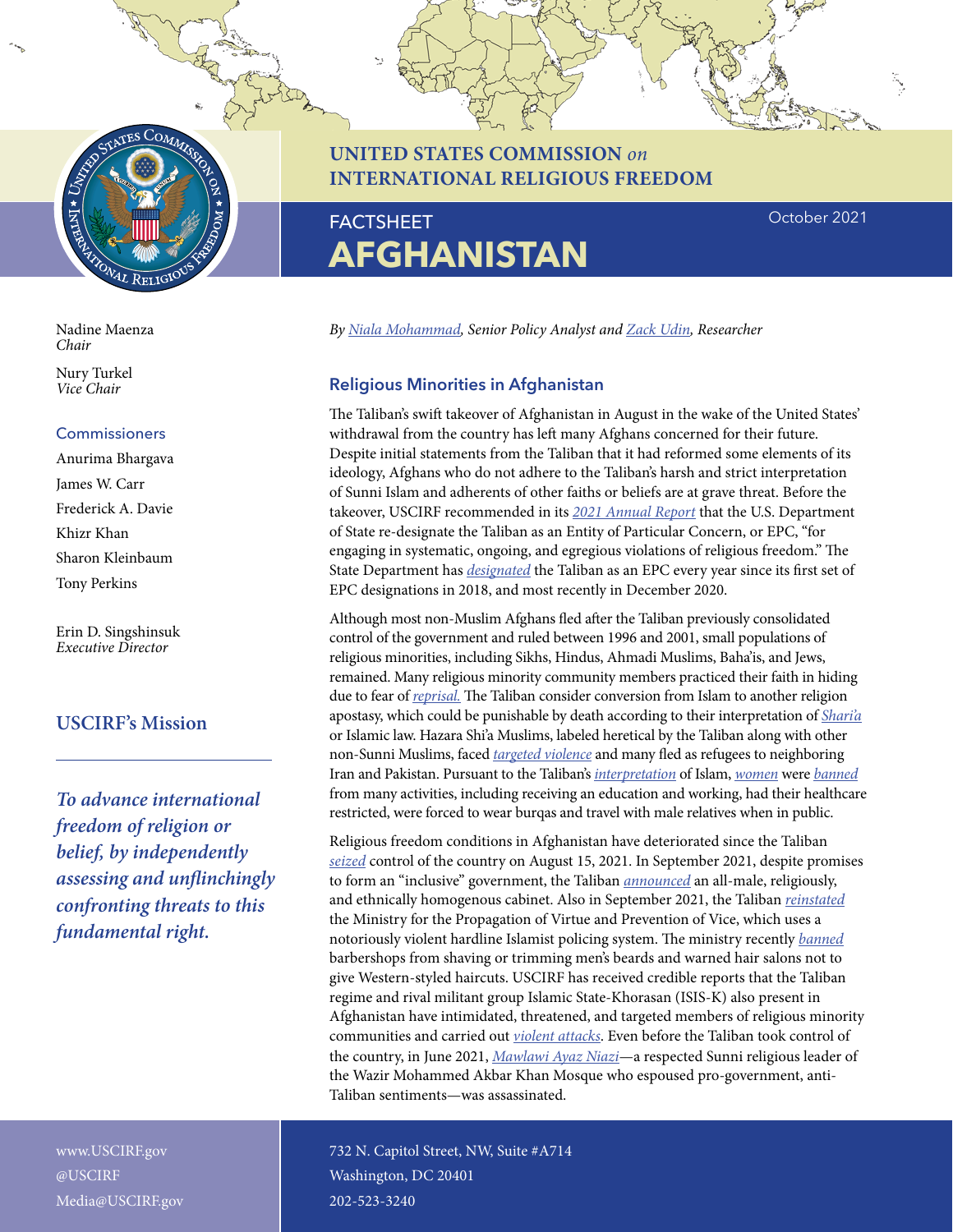**The Taliban's Strict Interpretation of Islam:** When the Taliban previously ruled Afghanistan from *[1996](https://1997-2001.state.gov/global/human_rights/1996_hrp_report/afghanis.html)* to *[2001](https://2009-2017.state.gov/documents/organization/9001.pdf)*, they enforced their strict interpretation of Shari'a *[based on](https://1997-2001.state.gov/global/human_rights/irf/irf_rpt/irf_afghanis.html)* the Qur'an, according to *[Hanafi](https://law.stanford.edu/publications/an-introduction-to-the-criminal-law-of-afghanistan-2nd-ed-2012/)* jurisprudence. Crimes for which Islamic law provides no fixed punishment were dealt with ad hoc. Religious rules were ruthlessly enforced by the religious police under the control of the Ministry for the Propagation of Virtue and Prevention of Vice. In practice, this meant that infractions were often met with gruesome, public punishments carried out by Islamic police and shadow Shari'a *[courts systems](https://gandhara.rferl.org/a/taliban-courts-public-executions/31449392.html):*

| <b>Offense</b>                 | <b>Punishment</b>                     |
|--------------------------------|---------------------------------------|
| <b>Adultery/Fornication</b>    | Stoning to death; Flogging*           |
| <b>Apostasy and/or Atheism</b> | Death                                 |
| <b>Defamation</b>              | Flogging*                             |
| <b>Drinking Alcohol</b>        | Flogging*                             |
| <b>Gambling/Betting</b>        | Flogging*                             |
| <b>Highway Robbery</b>         | Crucifixion, Death, Amputation, Exile |
| <b>Homosexuality</b>           | Execution by various methods          |
| <b>Immodest Dress</b>          | Beatings; Flogging*                   |
| <b>Murder</b>                  | Execution by various methods          |
| <b>Other Infractions</b>       | Beatings; Flogging*                   |
| Theft                          | Amputation                            |

\*Number of lashes varies based on severity of crime

While laws against *[apostasy](https://gandhara.rferl.org/a/taliban-courts-public-executions/31449392.html)* and proselytization remained in place in Afghanistan over the last 20 years, the Taliban has indicated that the implementation of *[harsh punishments](https://www.washingtonpost.com/world/2021/09/24/afghanistan-taliban-amputations-executions-return/)* such as public executions, cutting off hands, and lashings, will return under the reinstated Ministry for the Propagation of Virtue and Prevention of Vice. The Taliban said in September 2021 that they will *[continue](https://www.washingtonpost.com/world/2021/08/19/sharia-law-afghanistan-taliban/)* punishments in accordance with Shari'a. However, punishments recently meted out according to the Taliban interpretation of Shari'a law have been inconsistent due to discrepancies among member interpretations and infighting. A Taliban official recently said that while strict punishments will *[return](https://apnews.com/article/religion-afghanistan-kabul-taliban-22f5107f1dbd19c8605b5b5435a9de54)*, these punishments may not occur in public.

#### **Hazara Shi'a Persecution**

Hazaras are Afghanistan's *[third-largest](https://www.cia.gov/the-world-factbook/countries/afghanistan/)* ethnic group, following Pashtuns and Tajiks. Although pockets of Shi'a Muslims exist within all of Afghanistan's ethnic groups, the majority of ethnic Hazara—thought to be decedents of Mongol *[soldiers](https://minorityrights.org/minorities/hazaras/)*—are Shi'a Muslims with some that follow the Ismaili sect within Shi'a Islam. The Hazara Shi'a have faced *[attacks](https://www.hrw.org/report/2001/02/01/massacres-hazaras-afghanistan)* by both the Taliban and the ISIS-K over the last 30 years and now face the prospect of more violence with the Taliban back in power.

There has been a recent resurgence of attacks targeting the Hazara community. In the first half of 2021, the United Nations Assistance Mission in Afghanistan (UNAMA) *[documented](https://macmillan.yale.edu/news/protecting-afghanistans-hazara-people-under-taliban-rule)* 20 attacks targeting Hazaras, which left a total of 143 dead and 357 injured. In early July, after the

Taliban took control of Ghazni province in their advance toward Kabul, villagers from Mundarakht left for shelter in the mountains during fighting between the Taliban and government forces. As some of the villagers returned to gather food and supplies, Taliban forces *[massacred](https://www.amnesty.org/en/latest/news/2021/08/afghanistan-taliban-responsible-for-brutal-massacre-of-hazara-men-new-investigation/)* nine Hazara Shi'a men over the course of three days; six were shot and three were tortured to death. In September 2021, Hazara activists claimed that at least *[1,200 Hazara Shi'a](https://www.trtworld.com/magazine/why-are-hazaras-being-evicted-from-their-homes-in-afghanistan-s-daikundi-50324)* were evicted from their homes in Daykundi province as the Taliban fighters seized their properties. Shortly after, in *[October 2021](https://www.amnesty.org/en/latest/press-release/2021/10/afghanistan-13-hazara-killed-by-taliban-fighters-in-daykundi-province-new-investigation/)*, there were confirmed reports that the Taliban killed 13 Hazaras in Daykundi province. On October 8, 2021, ISIS-K *[attacked](https://apnews.com/article/afghanistan-prayer-religion-2b9d9863da38661ba6fa186a72ac5352)* a Shi'a mosque in Kunduz province that killed at least 46 worshipers and wounded dozens more.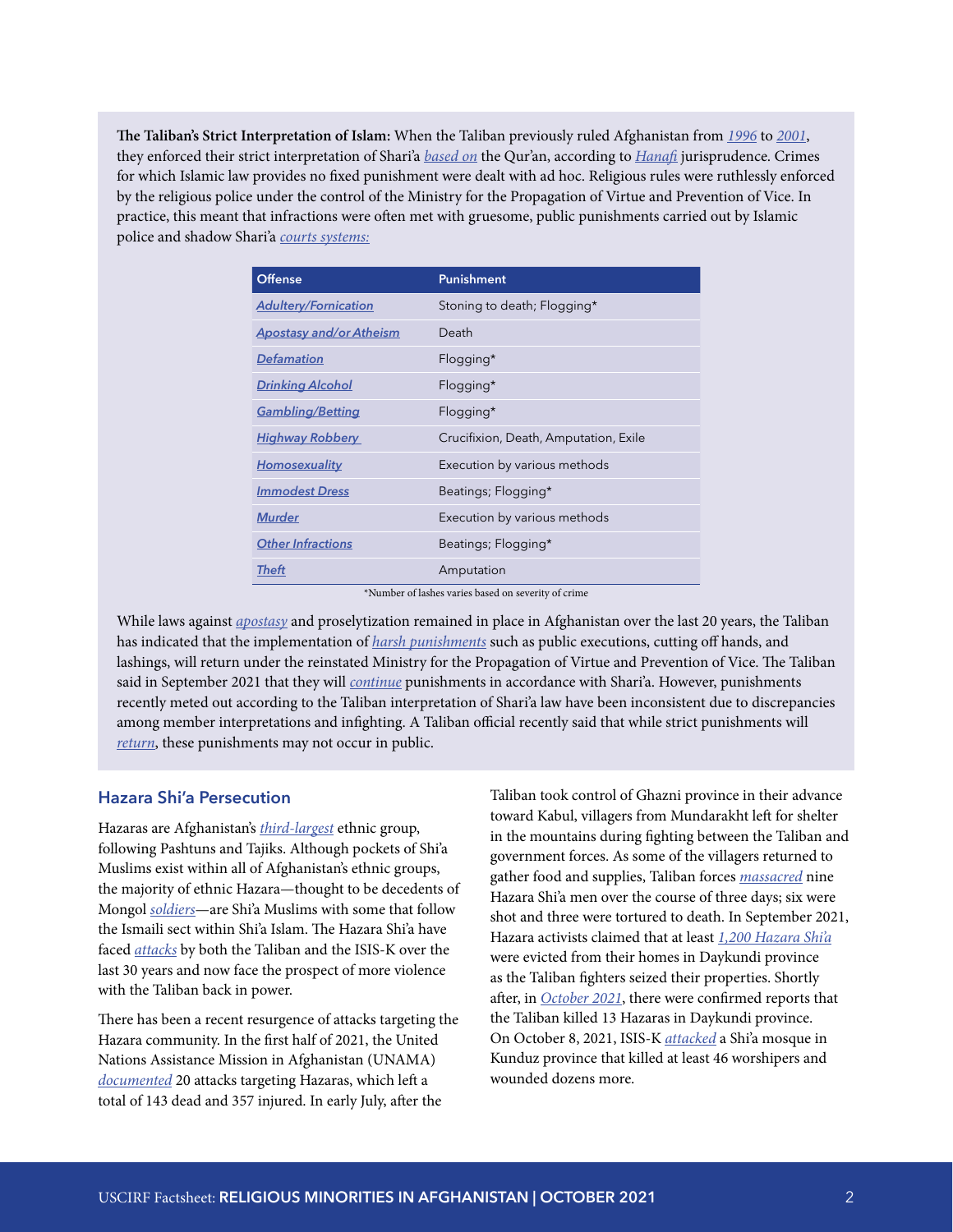In August 2021, the U.S. Holocaust Memorial Museum issued a *[press release](https://www.ushmm.org/information/press/press-releases/museum-statement-on-the-hazara)* stating its grave concern about the Shi'a minority, warning that Hazaras face "a risk of crimes against humanity or even genocide." For more information on the threat to the Hazara community, please refer to USCIRF's Spotlight September 2021 episode "*[Hazara](https://www.uscirf.gov/news-room/uscirf-spotlight/hazara-community-threatened-afghanistan)  [Community Threatened in Afghanistan](https://www.uscirf.gov/news-room/uscirf-spotlight/hazara-community-threatened-afghanistan)*."

## **The Targeting and Exodus of Hindus, Sikhs, and Jews**

Both in 1996 and 2021, large numbers of Afghans including many members of religious minorities—sought to leave the country as the Taliban began consolidating control of the government. Thousands of Hindus and Sikhs *[fled](https://www.dw.com/en/afghanistan-what-does-taliban-rule-mean-for-sikhs-and-hindus/a-59122249)* in 1996, causing the population to dwindle from *[250,000](https://apnews.com/article/afghanistan-discrimination-islamic-state-group-kabul-archive-b310aecece22454cc5918756e245810c)* to a few hundred today. Hindus and Sikhs who remained were *[forced](https://www.theguardian.com/world/2001/may/24/lukeharding)* to wear yellow tags to denote their non-Muslim status and pay jizya, a tax levied by the Taliban in some areas on non-Muslims. Both Hindus and Sikhs increasingly fled to India and Pakistan due to persecution and repeated threats by terrorist groups. Those who remained have been forced to abandon their houses of worship, holy sites, and *[burial grounds](https://da.azadiradio.com/a/31229923.html)*.

Recent years have seen a resurgence in targeted violence against these communities, such as the *[2018 suicide](https://www.bbc.com/news/world-asia-44677823)  [bombing](https://www.bbc.com/news/world-asia-44677823)* in Jalalabad that claimed the lives of 17 Hindus and Sikhs and the *[2020 terror attack](https://www.nytimes.com/2020/03/25/world/asia/afghanistan-sikh-kabul.html)* at the Gurdwara Har Rai Sahib Sikh temple in Kabul that resulted in the deaths of 25 Sikhs, including women and children. In addition, Sikhs and Hindus are subject to harassment, physical assaults, abduction, land grabbing, looting, and pressure to convert. For more information regarding the conditions of Sikhs and Hindus preceding the Taliban's takeover, refer to *[USCIRF's Conversation on the Exodus of Religious Minority](https://www.uscirf.gov/events/webinars/uscirf-conversation-exodus-religious-minority-communities-afghanistan)  [Communities in Afghanistan](https://www.uscirf.gov/events/webinars/uscirf-conversation-exodus-religious-minority-communities-afghanistan) in June 2021*.

As the Taliban advanced toward Kabul in August, some Hindus and Sikhs took *[refuge](https://www.dw.com/en/afghanistan-what-does-taliban-rule-mean-for-sikhs-and-hindus/a-59122249)* in a Sikh temple in the capital while others tried to flee. As of October 2021, a little under 250 Hindus and Sikhs remain in the country following an evacuation effort by India. Nearly *[140](https://www.dw.com/en/afghanistan-what-does-taliban-rule-mean-for-sikhs-and-hindus/a-59122249)* Hindus and Sikhs who attempted to leave were not able to access the airport after the August 26 suicide bomb attack near the front gates. USCIRF received reports that just days after the takeover, armed Taliban representatives went to the Sikh Gurdwara in Karte Parwan in Kabul to urge Sikh and Hindu community members not to leave Afghanistan. Also in October 2021, the Sikh community shared videos of their *[Gurdwara in Karte Parwan](https://gandhara.rferl.org/a/31496367.html)* being vandalized and ransacked by alleged members of the Taliban.

Additionally, the last reported Jewish person in Afghanistan, *[Zeblon Simantov](https://www.voanews.com/a/south-central-asia_afghanistans-last-jew-leaves-after-taliban-takeover/6219402.html)*, finally *[left](https://www.jta.org/2021/09/09/global/afghanistans-last-jew-has-left-the-country)* the country in September out of fear of persecution by the Taliban, leaving behind what had been the last operating synagogue in Kabul.

## **Practicing Faith in Fear: Christians, Ahmadi Muslims, Baha'is, and Nonbelievers**

Afghan Christians, Ahmadi Muslims, Baha'is, and nonbelievers are unable to express their faiths or beliefs openly because they face dire consequences, including death, if discovered by the Taliban.

Ahmadi Muslims are not recognized by either the Sunni or Shi'a Muslim faiths and have experienced a long history of persecution in Afghanistan, including public stoning in the early 19th and 20th centuries. Today, Afghan Ahmadis practice their faith in secret due to continued societal persecution and discrimination. *[Estimates](https://www.state.gov/reports/2020-report-on-international-religious-freedom/afghanistan/)* for the Ahmadiyya Muslim community in Afghanistan range from 450 to 2,500, with most adherents residing in Kabul.

Afghanistan has no long-established Christian denominations and traditions; since Afghan Christians converted from Islam, all are *[considered](https://www.realclearreligion.org/articles/2021/09/23/us_must_help_religious_minorities_fleeing_the_taliban_795677.html)* "apostates" according to Afghan law, which requires the courts to rely on Hanafi Shari'a jurisprudence. Converts who already faced ostracization and the threat of honor killings by family and village members are now at *[heightened risk](https://www.ucanews.com/news/dangers-multiply-for-afghan-christians-under-taliban-rule/94045)* with the Taliban in power. According to the Afghan House Church Network and International Christian Concern (ICC), there are an *[estimated](https://www.persecution.org/2021/09/29/new-senate-bill-addresses-afghanistan-crisis/)* 10,000 to 12,000 Christian converts throughout the country who have practiced underground over the past 20 years. Societal actors, the former Afghan government, and the Taliban often view conversion as an attempt to flee Afghanistan by seeking refugee status as a member of a persecuted religious community.

According to reports received by USCIRF, the Taliban have reportedly gone door-to-door looking for U.S. allies, former government workers, rights activists, and Christian converts. Christians have received threatening *[phone calls](https://www.catholicnewsagency.com/news/248726/terrified-christians-in-afghanistan-brace-for-attacks-we-are-coming-for-you)*, while one leader of a house church network received a *[letter](https://wng.org/articles/the-taliban-seizes-power-while-taking-names-1629135433)* on August 12 from Taliban militants threatening him and his family. Some Christians have turned their *[phones off](https://thehill.com/opinion/international/568992-afghanistans-christians-are-turning-off-phones-and-going-into-hiding)* and moved to undisclosed locations.

In Afghanistan, followers of the Baha'i faith have faced persecution both before and after the Taliban were in power. In 2007, the General Directorate of Fatwas and Accounts of the Supreme Court *[declared](https://berkleycenter.georgetown.edu/essays/national-laws-on-blasphemy-afghanistan)* the Baha'i faith to be blasphemous and their followers to be *[infidels](https://www.state.gov/reports/2020-report-on-international-religious-freedom/afghanistan/)*. The Baha'i community has lived in secret since this ruling.